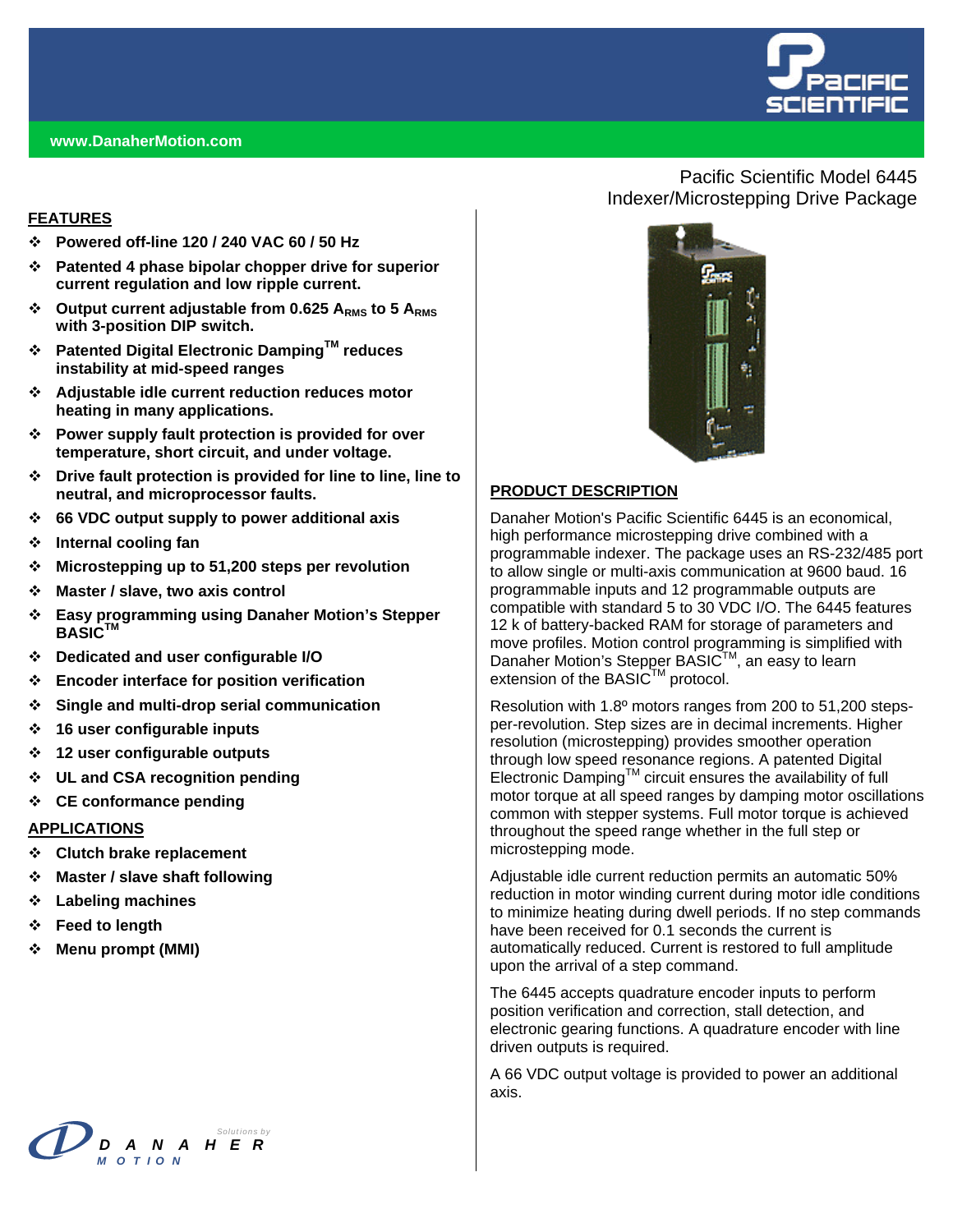## **SPECIFICATIONS**

| <b>INPUT POWER</b>                                |                                                                                                                                                                                                |
|---------------------------------------------------|------------------------------------------------------------------------------------------------------------------------------------------------------------------------------------------------|
| Voltage                                           | 120/240 VAC (+10%, -15%) 60-50 Hz (switch selectable)                                                                                                                                          |
| <b>Line Current At Full Load</b><br>(300 W)       | 240 VAC - 3.7 A <sub>RMS</sub> 120 VAC - 4.7 A <sub>RMS</sub>                                                                                                                                  |
| <b>Output Motor Phase</b><br><b>Current</b>       | 5 A <sub>RMS</sub> max., 5 A <sub>PEAK</sub> full step (square wave)<br>7.1 A <sub>PEAK</sub> microstepping (sine wave)<br>Adjustable from 0.625 $ARMS$ to 5 $ARMS$ in 0.625 $ARMS$ increments |
| 66 VDC Output for 2nd<br>Axis                     | 66 $\pm$ 3 V. Total power (internal + external) = 300 W $\pm$ 10%                                                                                                                              |
| <b>Discrete Inputs</b>                            | 5 VDC pull up. See Connection Diagram for discrete wiring.                                                                                                                                     |
| <b>Discrete Outputs</b>                           | 50 mA sink max. at 0.5 VDC, VCE 40 VDC max.<br>See Connection Diagram for discrete wiring.                                                                                                     |
| <b>ENVIRONMENTAL</b>                              |                                                                                                                                                                                                |
| <b>Storage Temperature</b>                        | $-40^{\circ}$ C to + 70 $^{\circ}$ C                                                                                                                                                           |
| <b>Operating Temperature</b>                      | 0° C to 50° C ambient (with internal fan)                                                                                                                                                      |
| <b>Altitude</b>                                   | 5000 ft (1500 m) by design                                                                                                                                                                     |
| <b>Humidity</b>                                   | 10% to 90%, non-condensing by design                                                                                                                                                           |
| <b>Vibration</b>                                  | IEC Standard 68-2-6 pending                                                                                                                                                                    |
| <b>MECHANICAL</b>                                 |                                                                                                                                                                                                |
| <b>Dimensions</b>                                 | 6.30 in x 4.25 in x 12.50 in                                                                                                                                                                   |
| Weight                                            | 10 lbs. nominal                                                                                                                                                                                |
| <b>CONNECTORS</b>                                 |                                                                                                                                                                                                |
| 66 VDC output                                     | PCD ELVHØ31Ø Mating connector PCD ELVPØ31ØØ                                                                                                                                                    |
| <b>Motor</b>                                      | PCD ELVHØ51Ø Mating connector PCD ELVPØ51ØØ                                                                                                                                                    |
| <b>AC Input</b>                                   | PCD ELFH Ø311Ø Mating connector PCD ELFPØ311Ø                                                                                                                                                  |
| <b>Serial</b>                                     | 9 contact female D connector. Mating connector ITT Cannon DE-9P with ITT Cannon<br>DE110963 Hood and D20419 clamp kit.                                                                         |
| I/O                                               | Double height 17 position, pluggable screw terminal Phoenix connector MSTB2, 5/17-<br>ST(x2)                                                                                                   |
| <b>Encoder input and</b><br><b>Step/Direction</b> | Double height 9 position, pluggable screw terminal Phoenix connector MSTB2, 5/9-<br>ST(x2)                                                                                                     |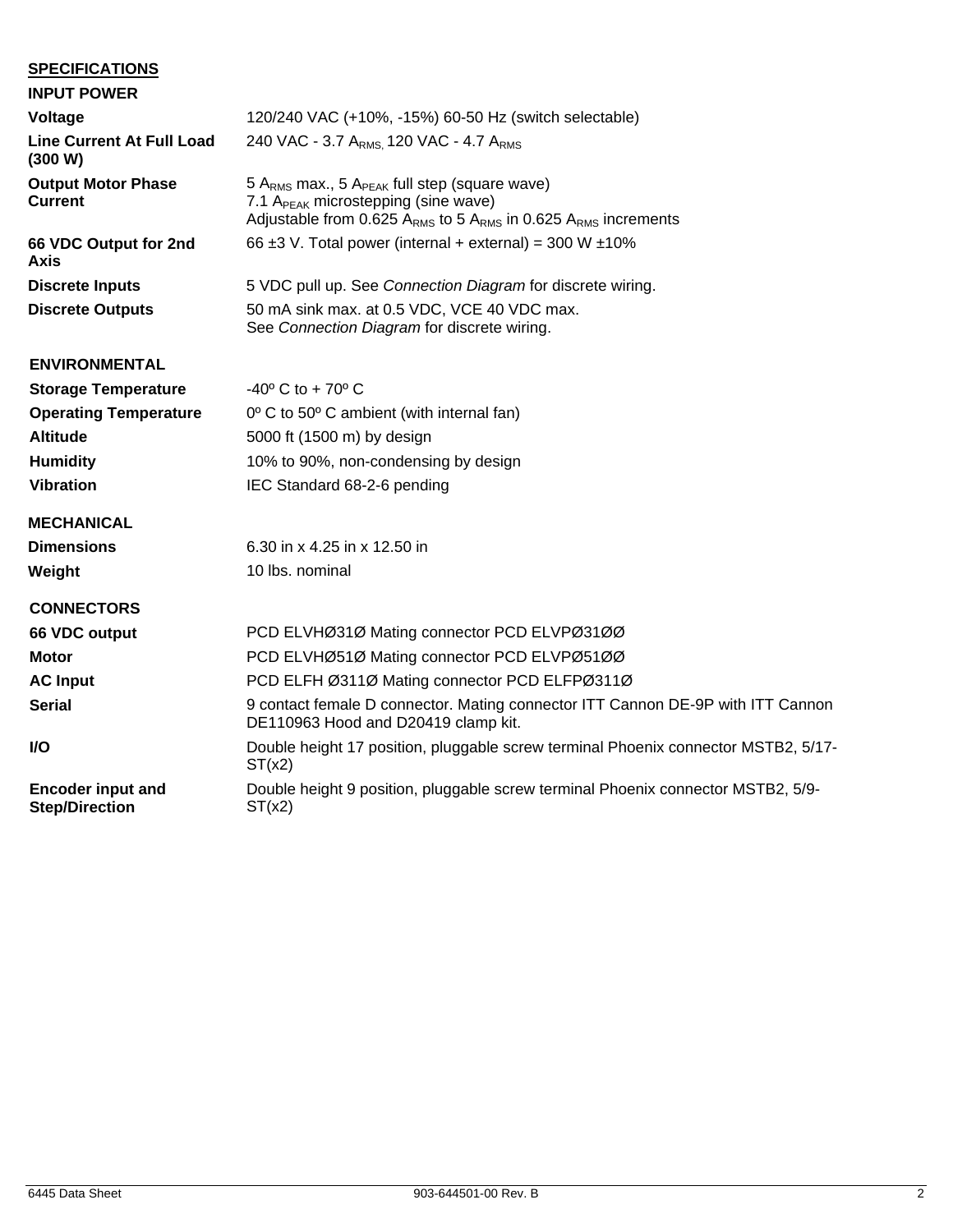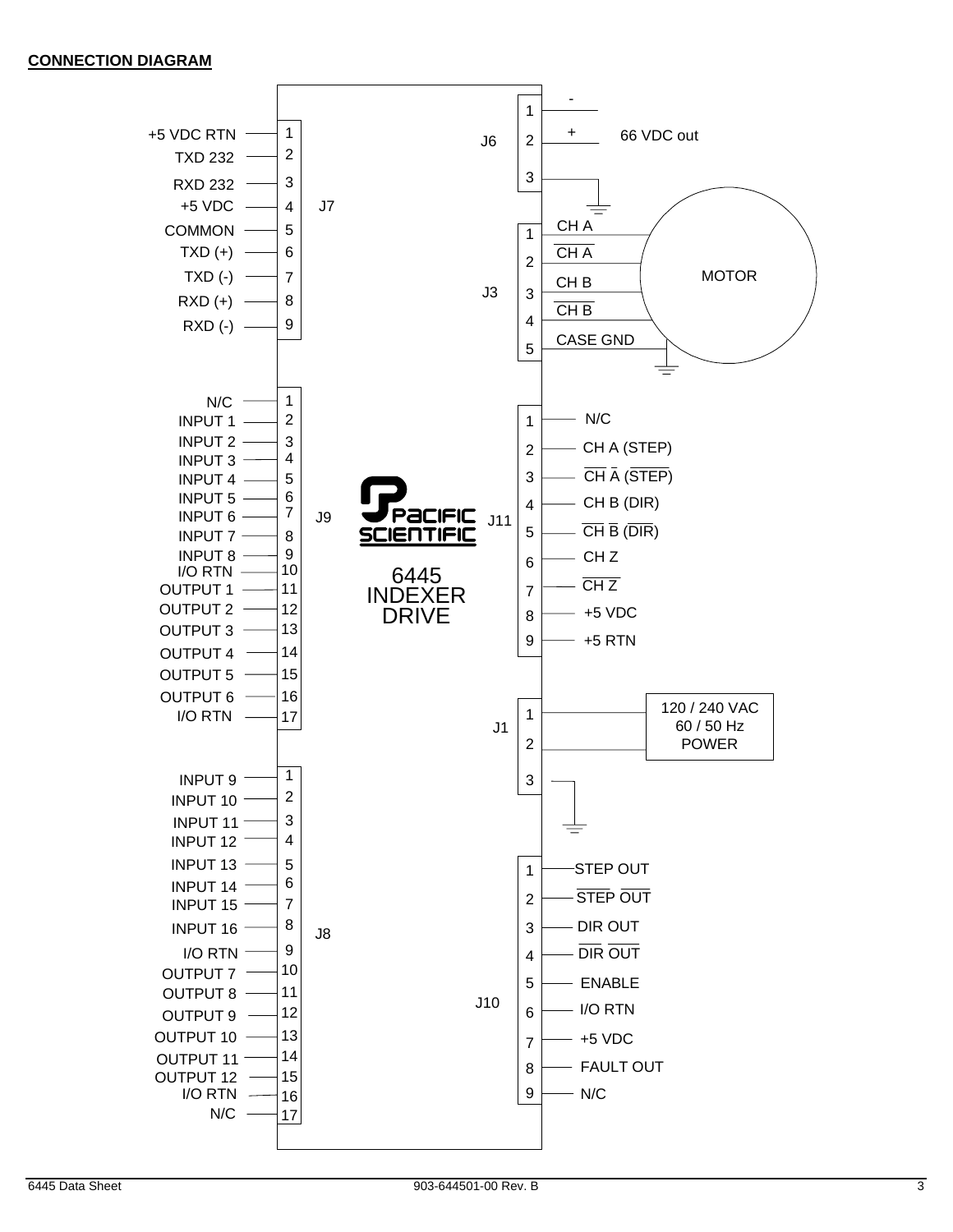#### **OUTPUT DIFFERENTIAL WIRING**

#### IN4002 RELAY COIL I/O  $\begin{array}{c} 1 \ \hline 1 \end{array}$ 大  $+5$  VDC  $\parallel$ + - USER POWER SUPPLY UDN - 2595 - 1 4 0 T0 12 VDC 100 mA sink at 0.6 V max. ╬  $V_{CF}$  = 16 V max. RELAY LOAD



## RESISTIVE LOAD



# OPTO-ISOLATOR LOAD



## **DISCRETE INPUT CONFIGURATION**





 $\bullet$  I/O +5 VDC +5 VDC  $\dot{\lesssim}$  22 kΩ 470  $+5$  VDC pF W. 220 kΩ 1 74HC14  $\frac{1}{\sqrt{2}}$ OPTO-ISOLATOR

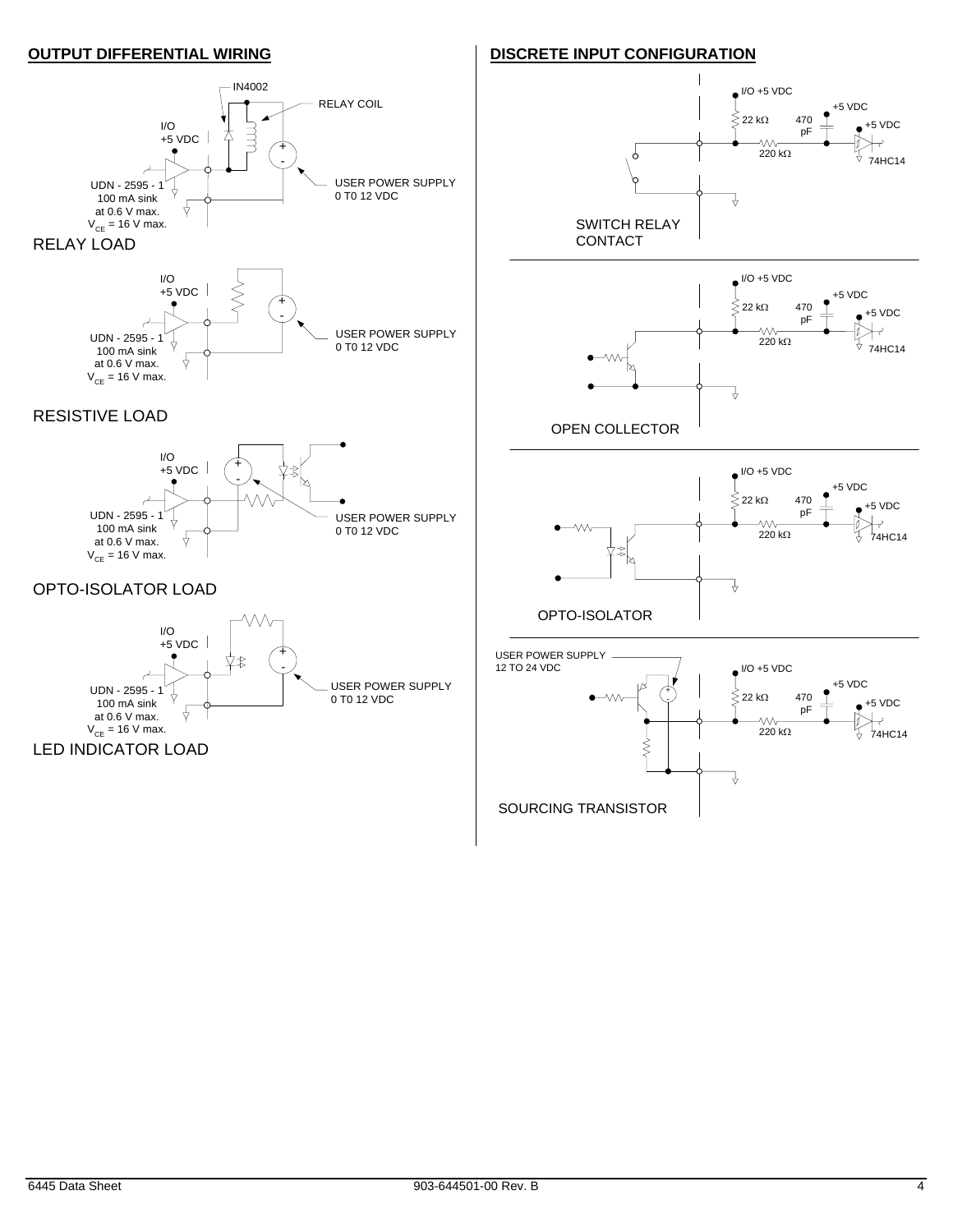#### **DIP SWITCH (S1) SETTINGS**

#### FACTORY DEFAULTS:  $5.0 A_{RMS}$ STEPSIZE 1/25 JUMPERS 1-2, 3-4, 5-6, AND 7-8 INSTALLED AT IDLE CURRENT FACTORY. DO NOT CHANGE REDUCTION ENABLED  $\frac{1}{2}$ 0.1 SEC DIGITAL ELECTRONIC 8 2 DAMPING CONTROL  $\overline{5}$ OPEN ENABLED <u>TELEVISION NE</u> PC CARD EDGE OPEN **THEFT THE S1 SIDE VIEW** FACTORY DEFAULT  $2$  3 4 5 6 7 8 POSITIONS SHOWN SW1 POSITION MOTOR<br>
7 8 CURRENT A SW1 POSITION STEP SIZE 6 7 8 DEC JMPR IN 1 2 3 CLOSED CLOSED CLOSED 5.0 CLOSED CLOSED CLOSED CLOSED CLOSED OPEN FULL HALF CLOSED 4.375 CLOSED OPEN CLOSED CLOSED CLOSED OPEN OPEN CLOSED OPEN 3.750 3.125 CLOSED OPEN 1/5 1/10 CLOSED OPEN CLOSED OPEN OPEN CLOSED OPEN CLOSED CLOSED 2.5 1.875 1.25 1/25 OPEN CLOSED 1/50 OPEN CLOSED OPEN OPEN CLOSED **OPEN OPEN** CLOSED OPEN OPEN OPEN 1/125 OPEN OPEN OPEN 0.625 OPEN **OPEN** 1/250 SWI<br>POSITION IDLE-T SW1 IDLE CURRENT DIGITAL ELECTRONIC DAMPING JUMPER POSITION5 REDUCTION DISABLED CLOSED OPEN DISABLED ENABLED IN IN CLOSED OPEN 0.1 SEC DELAY

## **SERIAL ADDRESSES**

| <b>Address</b> | 1   | $\overline{\mathbf{c}}$ | 3   | 4   | 5   |
|----------------|-----|-------------------------|-----|-----|-----|
| 0              | On  | On                      | On  | On  | On  |
| 1              | Off | On                      | On  | On  | On  |
| $\overline{2}$ | On  | Off                     | On  | On  | On  |
| 3              | Off | Off                     | On  | On  | On  |
| 4              | On  | On                      | Off | On  | On  |
| 5              | Off | On                      | Off | On  | On  |
| 6              | On  | Off                     | Off | On  | On  |
| $\overline{7}$ | Off | Off                     | Off | On  | On  |
| 8              | On  | On                      | On  | Off | On  |
| 9              | Off | On                      | On  | Off | On  |
| 10             | On  | Off                     | On  | Off | On  |
| 11             | Off | Off                     | On  | Off | On  |
| 12             | On  | On                      | Off | Off | On  |
| 13             | Off | On                      | Off | Off | On  |
| 14             | On  | Off                     | Off | Off | On  |
| 15             | Off | Off                     | Off | Off | On  |
| 16             | On  | On                      | On  | On  | Off |
| 17             | Off | On                      | On  | On  | Off |
| 18             | On  | Off                     | On  | On  | Off |
| 19             | Off | Off                     | On  | On  | Off |
| 20             | On  | On                      | Off | On  | Off |
| 21             | Off | On                      | Off | On  | Off |
| 22             | On  | Off                     | Off | On  | Off |
| 23             | Off | Off                     | Off | On  | Off |
| 24             | On  | On                      | On  | Off | Off |
| 25             | Off | On                      | On  | Off | Off |
| 26             | On  | Off                     | On  | Off | Off |
| 27             | Off | Off                     | On  | Off | Off |
| 28             | On  | On                      | Off | Off | Off |
| 29             | Off | On                      | Off | Off | Off |
| 30             | On  | Off                     | Off | Off | Off |
| 31             | Off | Off                     | Off | Off | Off |



Œ

*Switch settings must be made when the unit is unpowered.* 

*Address 31 is for RS-232 operation, all others are for RS-422/485. RS-232 operation is the factory default setting.* 

#### **S2 SWITCH SETTINGS**





*Switches S1 and S2 are easily accessed without removing the cover.*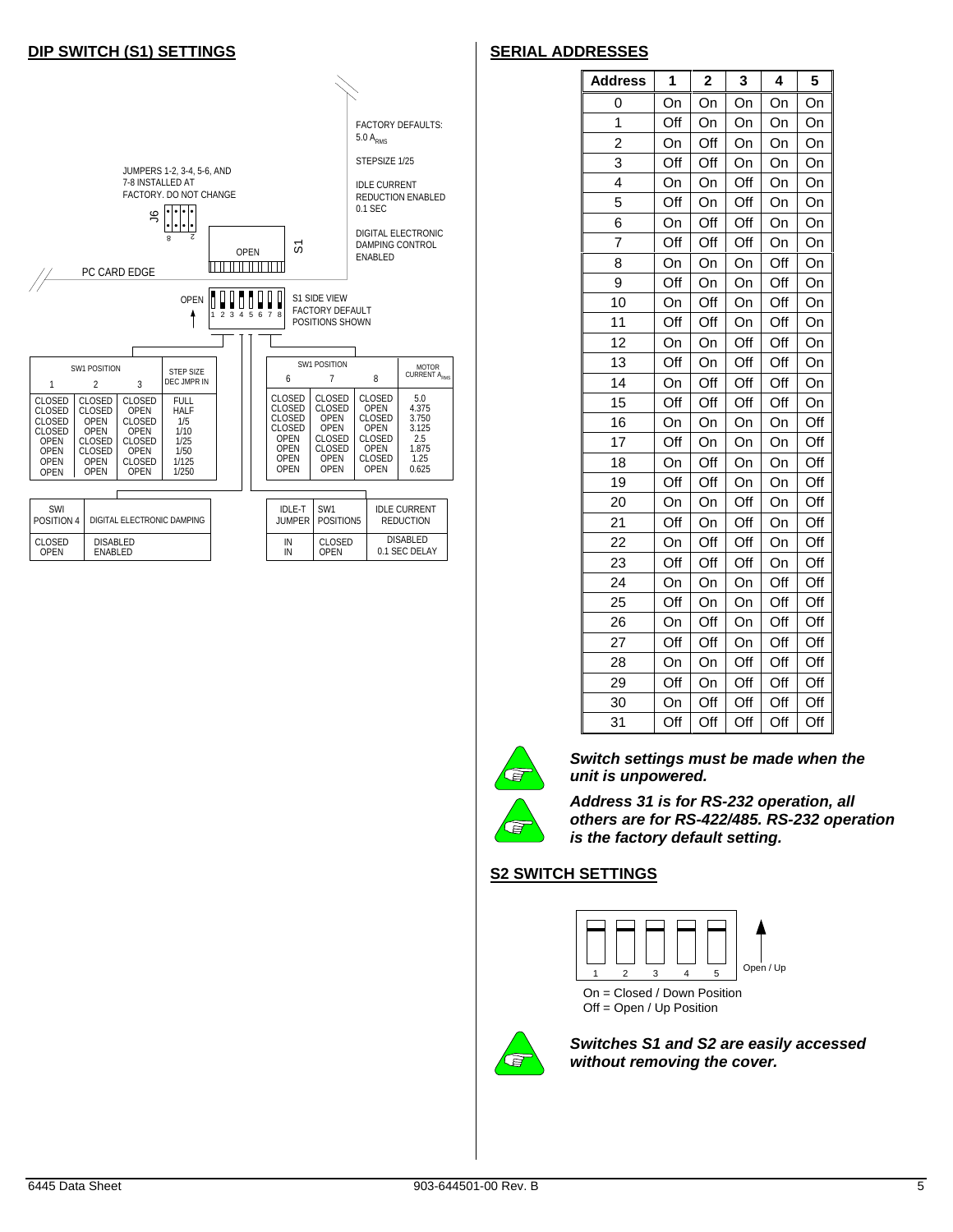#### **MOUNTING DIMENSIONS**



### **AC SWITCH SETTINGS**

The AC switch is accessible by opening the cover and is preset at the factory to the 230 VAC position. First, make certain the power connections have been removed and rest the unit on its side as shown. Unscrew four screws and two jack screws as shown to remove cover. *Cautiously remove cover, being careful not to put a strain on the ribbon cable or power supply cable.* Select appropriate setting. **DO NOT** over tighten the mounting screws. (5.0 in-lbs max.)



### **66 VDC OUTPUT CONNECTOR J6**

The 6445 package has a connector J6, 66 VDC, designed to power an additional drive. The total power available for both the internal and external drives is 66 VDC at 4.6 A or approximately 300 W. If the two drives are running simultaneously and require more than 4.6 A, the voltage will begin to cut back. The power supply has a low voltage protection circuit that will fault the drive if the voltage is less than 55 VDC.

A twisted pair plus grounding cable using 16, 18, or 20 gauge wire is recommended to connect the remote connector to the external drive. An aluminum electrolytic capacitor (maximum 1000 µF, 100 VDC) rated for 2 A ripple current or greater must be installed at the additional drive if the cable length is over 3 feet.

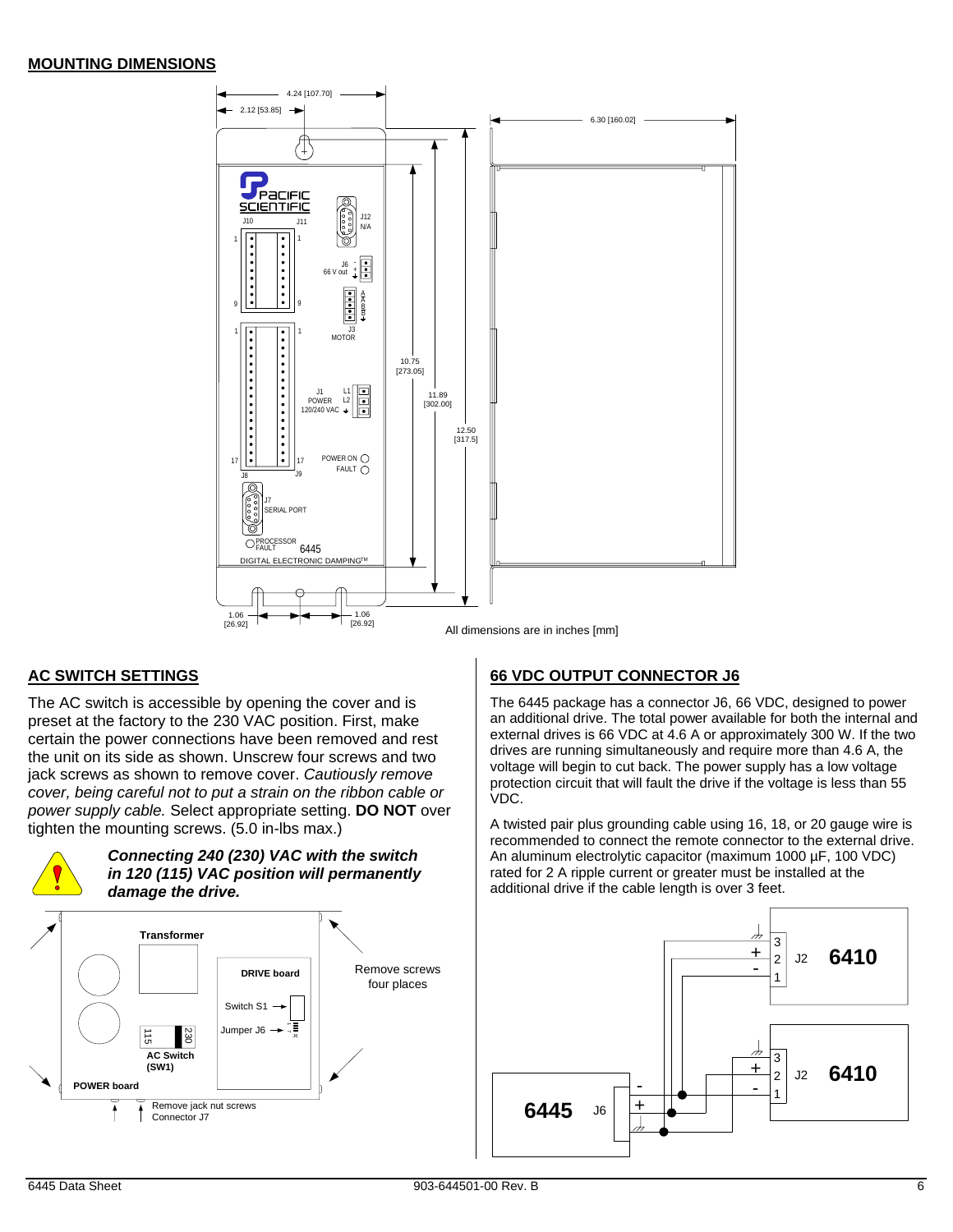### **TROUBLESHOOTING**

#### **Fault LED on – 6445 Disable Fault**

| <b>Symptom</b>                                                              | <b>Possible Cause</b>                                                                | <b>Corrective Action</b>                                                                        |  |
|-----------------------------------------------------------------------------|--------------------------------------------------------------------------------------|-------------------------------------------------------------------------------------------------|--|
|                                                                             | 120 / 240 VAC switch in 240<br>position with input from 120<br><b>VAC</b>            | Turn power off, correct switch position                                                         |  |
|                                                                             | AC input line low.                                                                   | Increase input AC to spec.                                                                      |  |
|                                                                             | Dead short or overload across<br>external 66 VDC output<br>connector J6              | Remove short or reduce load.                                                                    |  |
| Motor does not turn.                                                        | Over Temperature                                                                     | Check ambient temperature or internal fan malfunction/blockage.                                 |  |
| LEDs on (green and/or red)                                                  |                                                                                      | Check load connection                                                                           |  |
|                                                                             |                                                                                      | Check J6 VDC output with a voltmeter and ensure voltage is 66 V<br>±3 V.                        |  |
|                                                                             | <b>Bad load connection</b>                                                           | 1. If voltage output > 70 VDC and < 78 VDC add a load and<br>ensure VDC is approximately 66 VDC |  |
|                                                                             |                                                                                      | 2. If output voltage > 78 VDC, return the 6445 to factory for<br>service.                       |  |
|                                                                             | <b>Internal Failure</b>                                                              | Return to factory for service.                                                                  |  |
|                                                                             | Check AC input                                                                       | Use proper input.                                                                               |  |
| Motor does not turn,<br>LEDs off.                                           | 240 VAC applied and switch in<br>120 VAC position                                    | Return to factory for service                                                                   |  |
|                                                                             |                                                                                      | Reduce load.                                                                                    |  |
| Motor runs for a while and<br>stops. Both LEDs come on                      | Over Temperature                                                                     | Check for excessive ambient temperature.                                                        |  |
|                                                                             |                                                                                      | Check for internal fan malfunction / blockage.                                                  |  |
| Motor turns on and off on its                                               | 120 VAC applied and switch in                                                        | Turn power off, correct switch position                                                         |  |
| own (although no such<br>commands are given) and<br>red LED keeps flashing  | 240 VAC position<br>Over load<br>AC input line low                                   | Reduce load                                                                                     |  |
|                                                                             |                                                                                      | Check input AC line voltage for low line.                                                       |  |
| Red LED turns on when<br>motor tries to accelerate.<br>motor does not turn. | Load is too high, AND/OR<br>accel/decel is too high<br>AND/OR run speed is too high. | Reduce the load, accel/decel, and/or run speed.                                                 |  |

#### **Red LED Flashing With No Fault**



*If the power supply is on the verge of an under-voltage fault, you will notice the following during normal operation.* 

| Symptom                             | <b>Possible Cause</b>                                                             | <b>Corrective Action</b>                                                                                              |
|-------------------------------------|-----------------------------------------------------------------------------------|-----------------------------------------------------------------------------------------------------------------------|
| Motor runs fine, red LED<br>flashes | Load is too high, AND/OR accel/decel is<br>too high AND/OR run speed is too high. | Although no action is required, the symptom may be<br>reduced by reducing the load, accel/decel, and/or run<br>speed. |

#### **Processor Fault LED On**

| Symptom                                         | <b>Possible Cause</b>                                     | <b>Corrective Action</b>                                                                                                                                                                                                                                               |
|-------------------------------------------------|-----------------------------------------------------------|------------------------------------------------------------------------------------------------------------------------------------------------------------------------------------------------------------------------------------------------------------------------|
| Drive faults when<br>enabled                    | Motor output<br>over-current                              | Disconnect the AC power. Disconnect motor cable and cycle the J1 120/240<br>VAC 60-50 Hz power off and on. If the processor fault LED is off, check motor<br>cable and shorts across the windings or between the windings and the motor<br>case.                       |
| Drive faults while<br>decelerating              | Drive internal bus over<br>voltage                        | Measure drive internal bus voltage at J6-1 and J6-2 (66 VDC out) with a<br>storage oscilloscope during deceleration. If regeneration causes the bus<br>voltage to exceed 84 V, verify the total load inertia to insure that the 66 VDC<br>out limit is never exceeded. |
| Processor Fault LED on<br>when power is applied | Indexer external +5 V<br>logic supply out of<br>tolerance | Measure the +5 V logic supply from J7-4 to J7-1 and J10-7 to J10-6 within +5 V<br>$(\pm 5\%)$ . The total 5 VDC current from pins J7-4, J11-8, and J10-7 must be less<br>than $450$ mA.                                                                                |
|                                                 | Indexer processor<br>watchdog timer failed                | Internal failure. Return to factory for service.                                                                                                                                                                                                                       |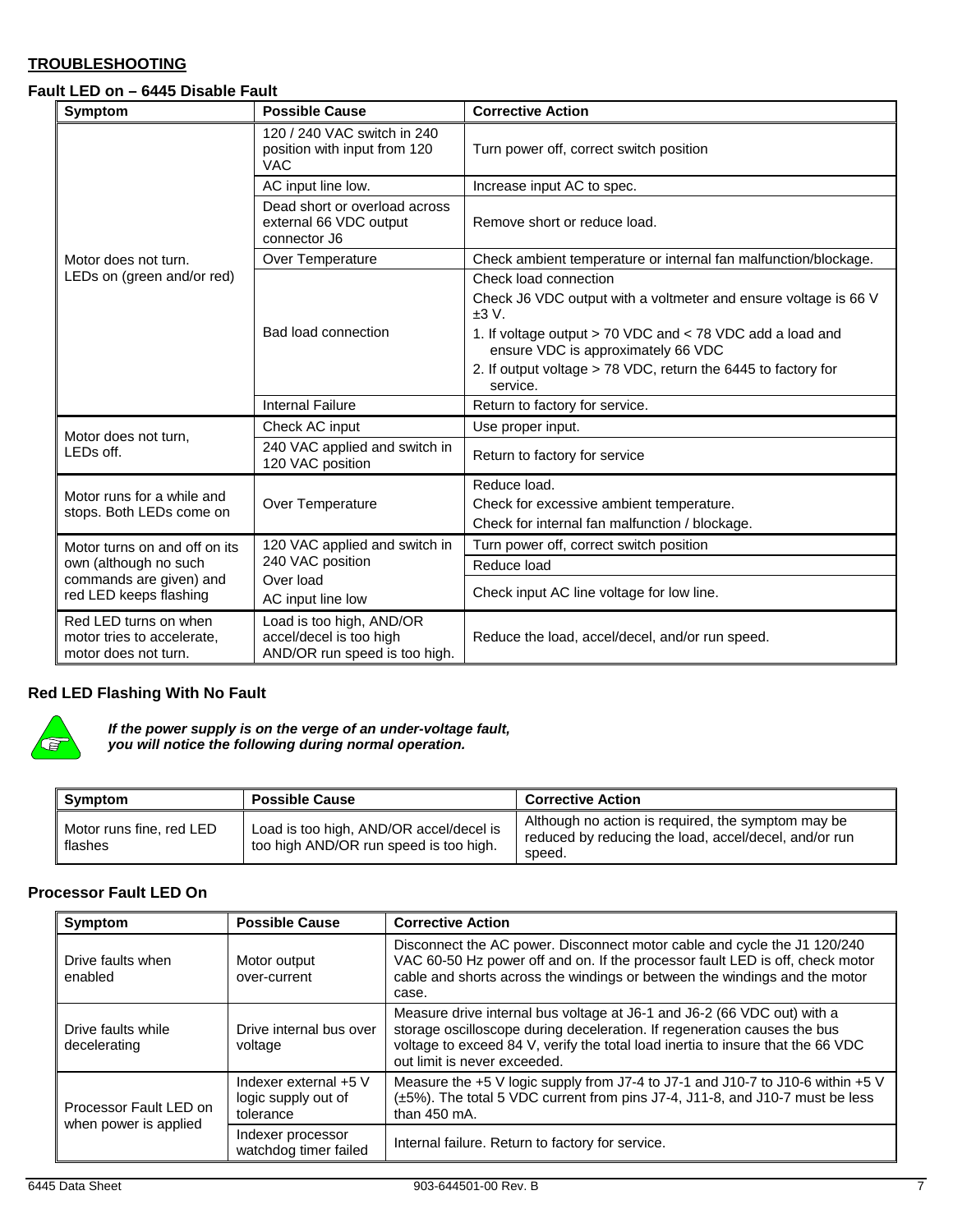#### **Communication Interface Fault**

| Symptom                                                 | <b>Corrective Action</b>                                                                                         |  |
|---------------------------------------------------------|------------------------------------------------------------------------------------------------------------------|--|
|                                                         | Verify that baud rate and COM port are set correctly in PacCom                                                   |  |
|                                                         | Check that terminal transmit and receive lines from the computer go to receive and transmit lines<br>on the 6445 |  |
|                                                         | Verify that the serial cable is functioning properly                                                             |  |
| 6445 will not respond to<br>commands over serial link   | 1. Disconnect serial cable                                                                                       |  |
|                                                         | 2. Short pins 2 and 3                                                                                            |  |
|                                                         | 3. Type a character on the keyboard                                                                              |  |
|                                                         | 4. Verify that character entered echoes back to screen                                                           |  |
|                                                         | Verify that the serial cable is connected to J7. J12 is not used on the 6445                                     |  |
|                                                         | Internal Failure. Return to factory for service                                                                  |  |
| 6445 will not respond during<br>RS-422/RS-485 operation | Verify that each unit has a unique serial address using switch S2                                                |  |

#### **PERFORMANCE**

Motors will perform as shown without the winding temperature exceeding a rise of 90° C when the motor is operated unmounted (without a heatsink) in an ambient temperature of up to 40° C. The curves do not reflect system resonance points, which will vary with motor coupling and system parameters.

In addition to those shown, Danaher Motion offers a wide range of other motor windings to meet specific performance requirements.

#### **RECOMMENDED MOTORS FOR 5.0 A OPERATION**